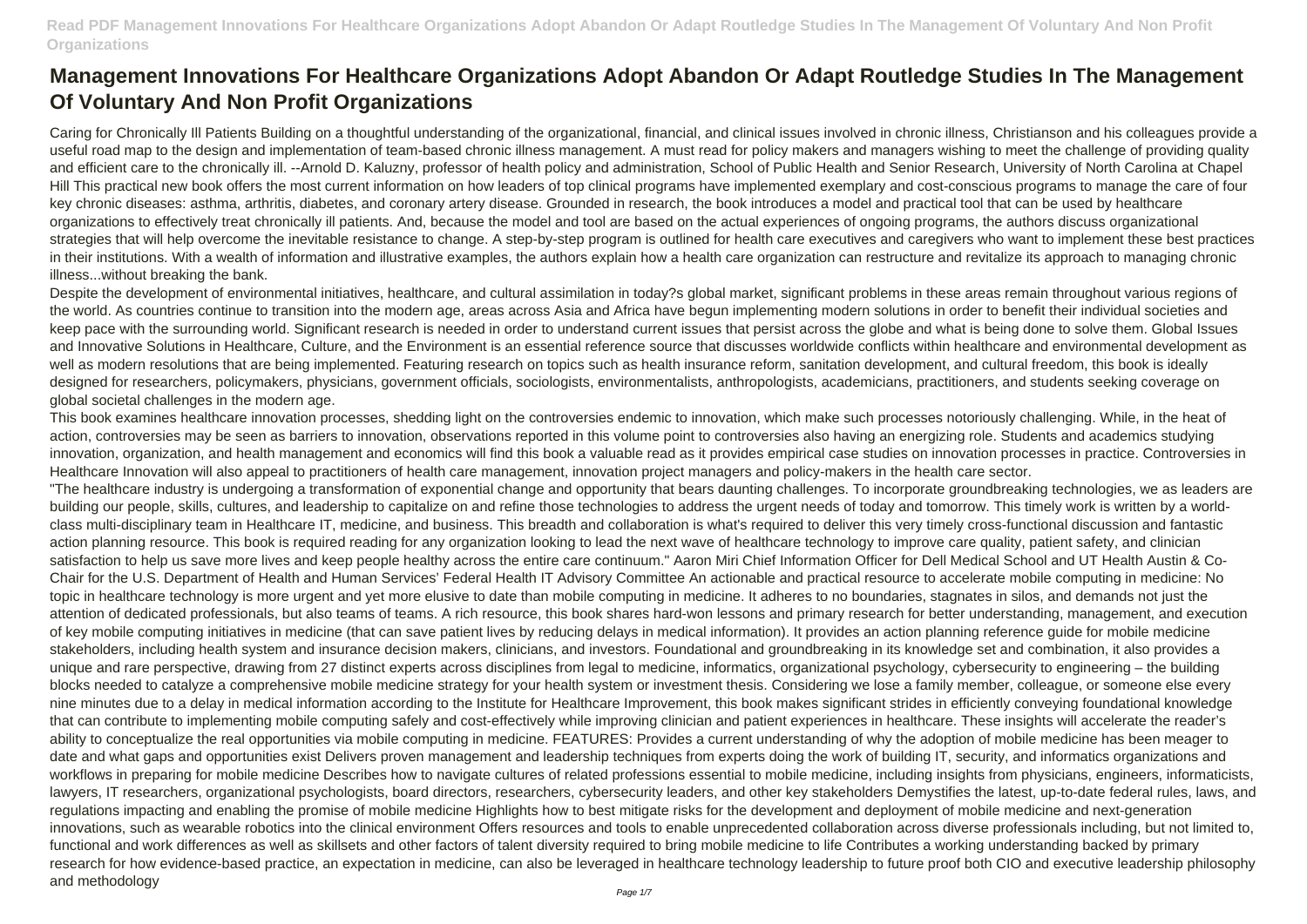Learn and innovate with the latest technologies in nursing and healthcare! The first text of its kind in nursing, this book provides up-to-date information on innovative, smart technologies that nurses can use in clinical and nonclinical settings to keep up with the changing face of healthcare. This compelling guide will provide you with information about exciting areas of technology that have great potential to improve patient care. Subjects include big data, artificial intelligence, virtual and augmented realities, connected technologies, and precision health. There is also discusson of the shift of healthcare delivery into the community, with an outlook on improving outcomes and enhancing practice. Each chapter focuses on developing competency in current and future real-world applications of emerging technologies. Early chapters describe how to utilize new tools, processes, models, and products to serve the quadruple aim of better managing populations, decreasing costs, and enhancing both the patient's and the clinician's experience. The culture of innovation coincides with the ever-changing politics of healthcare in later chapters, which then evolves into the entrepreneurial opportunities for nurses. This text is an essential introduction for all practicing nurses, nurse leaders, and nurses teaching health information technology or informatics courses. Key Features: Written by nurses for nurses The latest information on emerging health information technology and associated nursing implications Compelling cases show the dramatic effect of innovations on value-based care Learn how applying novel technologies can improve patient care Qualified instructors have access to supplementary materials, including PowerPoint slides and an Instructor's Manual

In today's rapidly changing business environment, strong influence of globalization and information technologies drives practitioners and researchers of modern supply chain management, who are interested in applying different contemporary management paradigms and approaches, to supply chain process. This book intends to provide a guide to researchers, graduate students and practitioners by incorporating every aspect of management paradigms into overall supply chain functions such as procurement, warehousing, manufacturing, transportation and disposal. More specifically, this book aims to present recent approaches and ideas including experiences and applications in the field of supply chains, which may give a reference point and useful information for new research and to those allied, affiliated with and peripheral to the field of supply chains and its management.

Written by the President and CEO of the Institute for Healthcare Improvement (IHI) and a leading health care journalist, this groundbreaking book examines how leading organizations in the United States are pursuing the Triple Aim—improving the individual experience of care, improving the health of populations, and reducing the per capita cost of care. Even with major steps forward – including the Affordable Care Act and the creation of the Center for Medicare and Medicaid Innovation -- the national health care debate is too often poisoned by negativity. A quieter, more thoughtful, and vastly more constructive conversation continues among health care leaders and professionals throughout the country. Innovative solutions are being designed and implemented at the local level, and countless health care organizations are demonstrating breakthrough remedies to some of the toughest and most expensive challenges in health care. Pursuing the Triple Aim shares compelling stories that are emerging in locations ranging from Pittsburgh to Seattle, from Boston to Oakland, focused on topics including improving quality and lowering costs in primary care; setting challenging goals to control chronic disease with notable outcomes; leveraging employer buying power to improve quality, reduce waste, and drive down cost; paying for care under an innovative contract that compensates for quality rather than quantity; and much more. The authors describe these innovations in detail, and show the way toward a health care system for the nation that improves the experience and quality of care while at the same time controlling costs. As the Triple Aim moves from being largely an aspirational framework to something that communities all across the US can implement and learn from, its potential to become a touchstone for the work ahead has never been greater. Pursuing the Triple Aim lays out the vision, the interventions, and promising examples of success.

This book explores in depth the phenomenon of user innovation in healthcare. In particular, the book sheds light on patient innovation, whereby patients and/or caregivers proactively develop and diffuse new products and services that provide health and quality of life benefits by addressing gaps in existing market offerings. The aim is to clarify the key characteristics of these innovative processes and to offer practitioners and policymakers tangible bottom-up evidence, solutions, and ideas that will assist in improving health systems, organizations, and practices. A number of important and interesting research

Medical Innovation: Concept to Commercialization is a practical, step-by-step approach on how to move a novel concept through development to realize a commercially successful product. Real-world experience cases and knowledgeable contributors provide lessons that cover the practices of diverse organizations and multiple products. This important reference will help improve success and avoid innovation failure for translational researchers, entrepreneurs, medical school educators, biomedical engineering students and faculty, and aspiring physicians. Provides multiple considerations and comprehensive lessons from varied organizations, researchers and products Designed to help address topics that improve success and avoid the high cost of innovation failure Recommends the practical steps needed to move a novel, non-developed concept into a tangible, realistic and commercially successful product As developed economies enter a period of slower growth, emerging economies such as India have become prime examples of how more can be achieved with less. Bringing together experience and expertise from across the healthcare industry, this book examines innovations that can bring about real advances in the healthcare industry. Innovations in Healthcare Management: Cost-Effective and Sustainable Solutions explores recent innovations in healthcare from a global and Indian perspective. Emphasizing the importance of Lean healthcare and innovation, it presents low-cost, high-volume solutions that improve access to care. Providing concrete examples of the five levels of innovation present in healthcare, the book presents new concepts, methods, and tools for advancing processes and operational flow. It includes case studies of actual results in healthcare innovation from three continents that highlight emerging global trends in healthcare system innovation. The book describes how to organize resources and flows so that given targets, such as cost, clinical quality, and patient experience, can be achieved with available resources. It also covers nontraditional ecosystems of innovation that move outside of expected technological innovations, such as innovations in social persuasion, rural health delivery, and the planning and design of hospitals. The book maintains a focus on key issues across the healthcare industry—such as access to care, demand creation, patient experiences, and data—to help readers implement new ideas and new models of delivery of affordable care in healthcare systems around the world. This contributed volume draws a vital picture of the health care sector, which, like no other is affected by technology push and stakeholder pull. Innovative product and service solutions emerge, which have to integrate different stakeholders' interests. This book studies current challenges in health care management from different perspectives. Research articles analyze the situation in the health care sector and present solutions in the following areas: the health care system; hospitals; teams in health care; patients' perspectives; assessment of technologies and innovations; and toolkits for organizing health care. All these contributions summarize pressing hot topics in the health care sector, analyze their future potential, and derive managerial implications. Outstanding best practices throughout Europe are presented in the case study section of the book. Consequently, the book closes the gap between science and practical application by addressing not only readers from academia but also practitioners working in the health care industry.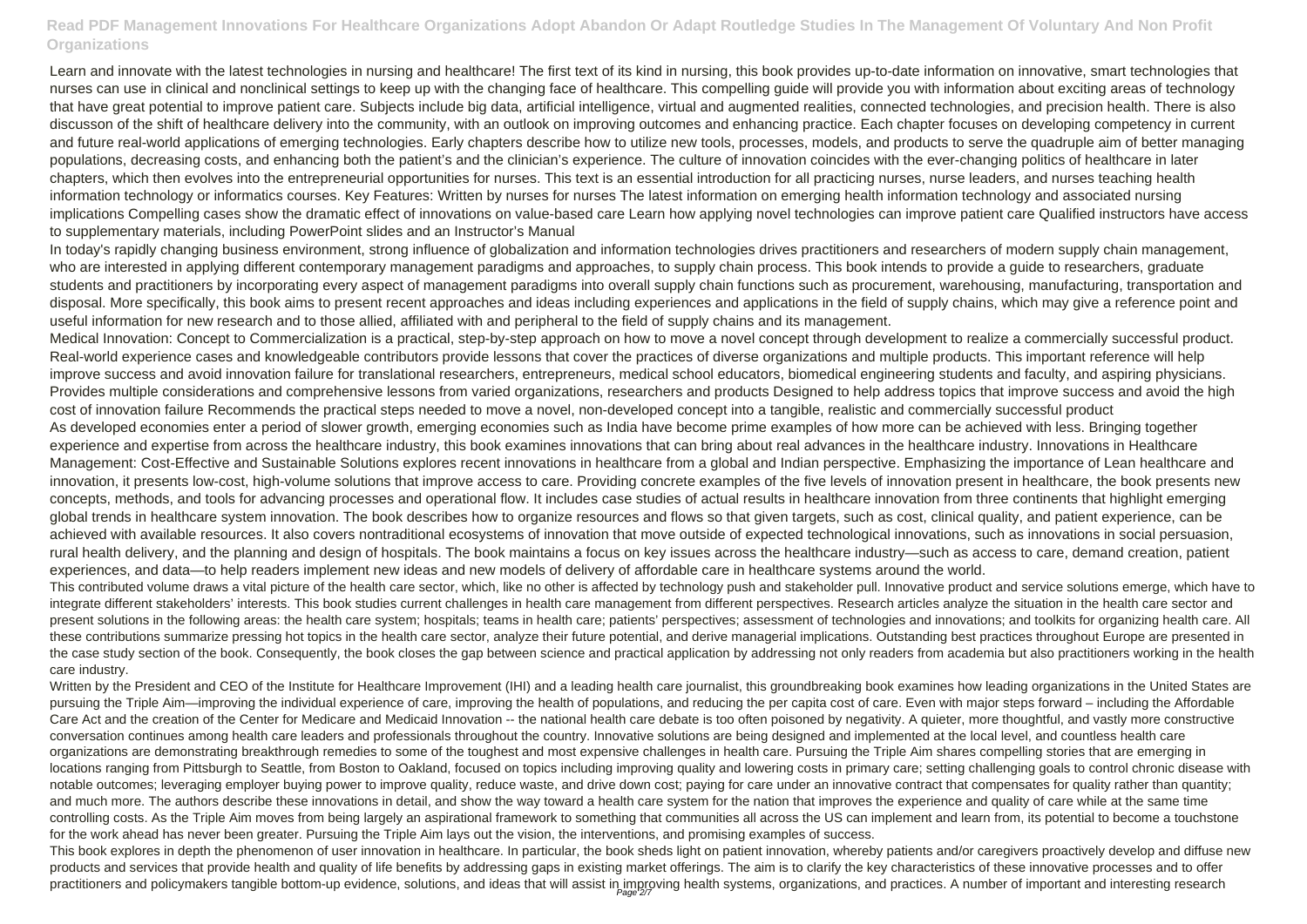questions are addressed, casting light on the types of products and services that tend to be developed by patient innovators, the typical profile of these innovators, the role played by firms, institutions, and health professionals, and the ways in which digital technologies support the dissemination of innovations among patient communities and within the industry. Beyond academic scholars and policymakers, the book will be of high value for students on master's programs in both medical sciences and business and economics.

Individuals with disabilities, chronic conditions, and functional impairments need a range of services and supports to keep living independently. However, there often is not a strong link between medical care provided in the home and the necessary social services and supports for independent living. Home health agencies and others are rising to the challenges of meeting the needs and demands of these populations to stay at home by exploring alternative models of care and payment approaches, the best use of their workforces, and technologies that can enhance independent living. All of these challenges and opportunities lead to the consideration of how home health care fits into the future health care system overall. On September 30 and October 1, 2014, the Institute of Medicine and the National Research Council convened a public workshop on the future of home health care. The workshop brought together a spectrum of public and private stakeholders and thought leaders to improve understanding of the current role of Medicare home health care in supporting aging in place and in helping high-risk, chronically ill, and disabled Americans receive health care in their communities. Through presentations and discussion, participants explored the evolving role of Medicare home health care in caring for Americans in the future, including how to integrate Medicare home health care into new models for the delivery of care and the future health care marketplace. The workshop also considered the key policy reforms and investments in workforces, technologies, and research needed to leverage the value of home health care to support older Americans, and research priorities that can help clarify the value of home health care. This summary captures important points raised by the individual speakers and workshop participants.

"The focus here is on ways to increase impact of health service innovations that have been tested in pilot or experimental projects so as to benefit more people and to foster policy and programme development on a lasting, sustainable basis." -- p.i Preface.

Building on the revolutionary Institute of Medicine reports To Err is Human and Crossing the Quality Chasm, Keeping Patients Safe lays out quidelines for improving patient safety by changing nurses' working conditions and demands. Licensed nurses and unlicensed nursing assistants are critical participants in our national effort to protect patients from health care errors. The nature of the activities nurses typically perform â€" monitoring patients, educating home caretakers, performing treatments, and rescuing patients who are in crisis â€" provides an indispensable resource in detecting and remedying errorproducing defects in the U.S. health care system. During the past two decades, substantial changes have been made in the organization and delivery of health care â€" and consequently in the job description and work environment of nurses. As patients are increasingly cared for as outpatients, nurses in hospitals and nursing homes deal with greater severity of illness. Problems in management practices, employee deployment, work and workspace design, and the basic safety culture of health care organizations place patients at further risk. This newest edition in the groundbreaking Institute of Medicine Quality Chasm series discusses the key aspects of the work environment for nurses and reviews the potential improvements in working conditions that are likely to have an impact on patient safety. The roots of health literacy can be traced back to the national literacy movement in India under Gandhi and to aid groups working in Africa to promote education and health. The term health literacy was first used in 1974 and described as "health education meeting minimal standards for all school grade levels". From that first use the definition of health literacy evolved during the next 30 years with official definitions promulgated by government agencies and large programs. Despite differences among these definitions, they all hold in common the idea that health literacy involves the need for people to understand information that helps them maintain good health. Although the United States produces a majority of the research on health literacy, Europe has strong multinational programs as well as research efforts, and health literacy experts in developing countries have created successful programs implemented on a community level. Given these distinct strengths of efforts worldwide, there are many opportunities for collaboration. International collaboration can harness the United States' research power, Europe's multilingual and multinational experience, and developing nations' community-based programs to create robust programs and research that reach people-not based on language or nationality but on need and value. A workshop on international health literacy efforts that feature presentations and discussion about health literacy interventions from various countries as well as other topics related to international health literacy was held as the basis for this report. Health Literacy: Improving Health, Health Systems, and Health Policy Around the World summarizes the findings and discussions at the workshop.

How can healthcare systems be transformed by reimagining their multiple silos to favor processes and practices that are more responsive to local, horizontal initiatives? Altering Frontiers analyzes numerous experiences, using a multidisciplinary approach, paying attention to certain actors, collectives and organizational arrangements. Through this work, levers are identified that promote lasting transformation: recognizing the legitimacy of the practices of many who are often "invisible"; trusting those who know their intervention territory; investing in methodological support; taking advantage of tools and procedures such as instruments for strategic and managerial discussion; and developing the capacity to absorb innovative ideas and experiences that circulate within the environment. Organizational change and innovation are central and enduring issues in management theory and practice. Dramatic changes in population demographics, technology, competitive survival, and social, economic, and environmental health and sustainability concerns means the need to understand how organizations repond to these shifts through change and innovation has never been greater. Why and what organizations change is generally well known; how organizations change is therefore the central focus of this Handbook. It focuses on processes of change — or the sequence of events in which organizational characteristics and activities change and develop over time — and the factors that influence these processes, with the organization as the central unit of analysis. Across the diverse and wideranging contributions, three central questions evolve: what is the nature of change and process?; what are the key concepts and models for understanding organization change and innovation?; and how should we study change and innovation? This Handbook presents critical evolving scholarship from leading experts across a range of disciplines, and explores its implications for future research and practice. Competencies are a component of human capital and one of the most important assets of an enterprise. They play an important role in strengthening the position of the company in a competitive market. Investing in the development of competencies increases the organisation's ability to grow and compete through innovations. This book presents a multi-dimensional analysis of the relationship between managerial competencies and innovations. It analyses the role of a manager in a modern organisation, functions performed by managers, management styles and key challenges, including shaping behaviour in the process of managing change in an organisation, as well as an analysis of the structure of competencies, in particular managerial competencies, and the conditions of the process of forming managerial competencies. Management Theory, Innovation and Organisation: A Model of Managerial Competencies illustrates the organisational conditions of innovativeness, which is the relationship between strategy, structure, organisational culture and leadership and knowledge management and innovation management. The developed model can undoubtedly be considered the author's pioneering contribution to the studies of managerial competencies and innovativeness. The book will be valuable to researchers, students, and managers in the fields of leadership, organizational studies, innovation management, and human resource management.

Create breakthrough services, products, and business models Innovating in Healthcare offers effective approaches for designing, reworking, and implementing innovative healthcare services, products, and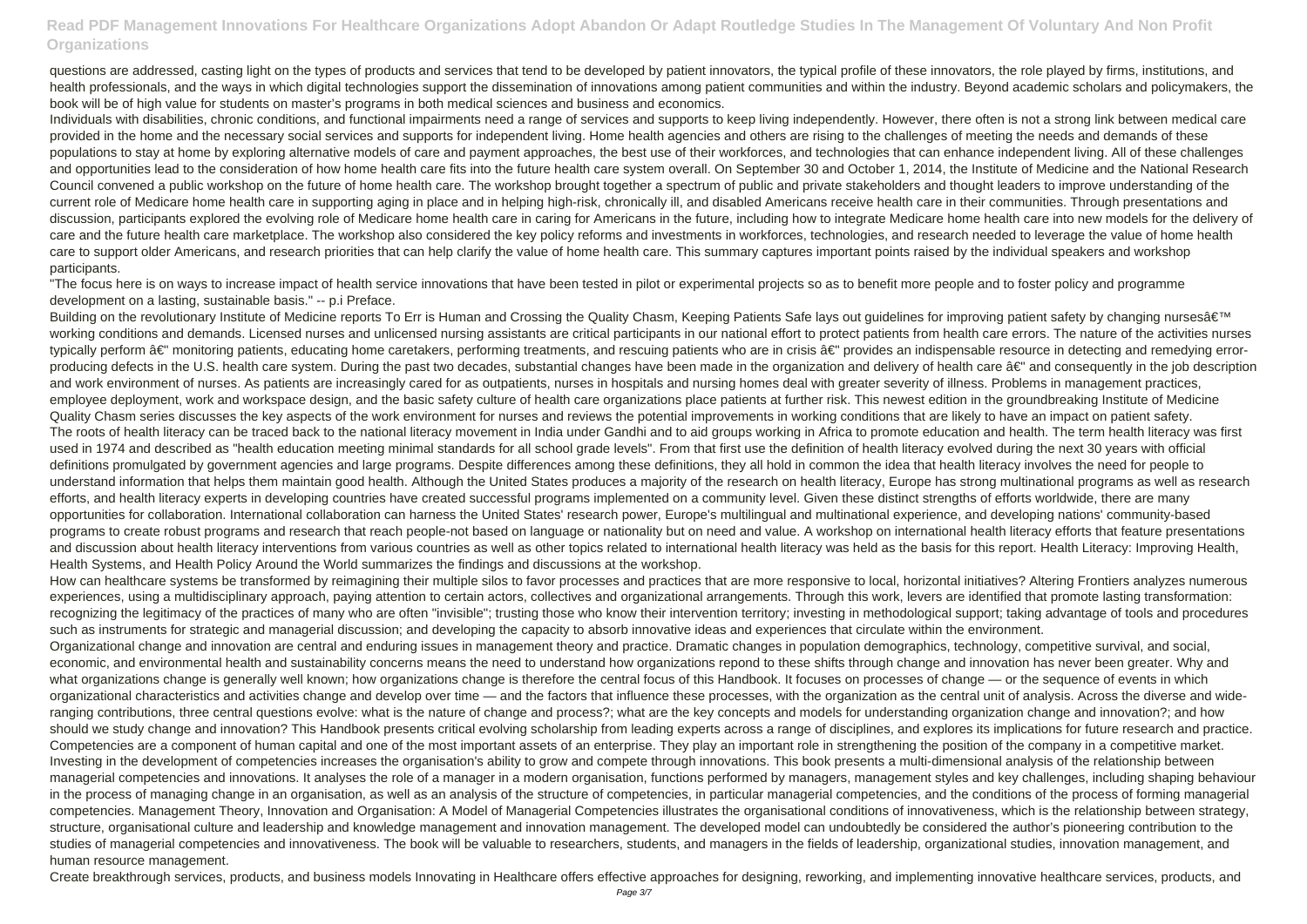business models. It will help anyone working in healthcare service or product development, from hospitals to startups, to question the status quo in healthcare and implement new solutions that lower costs while increasing both quality and access. Globally, healthcare faces a threefold crisis of unsustainable economics, erratic quality, and unequal access. Just in the U.S., healthcare accounted for 18% of the 2017 GDP and will likely reach nearly 20% by 2025, while hospital-induced deaths have skyrocketed, and tens of millions of people remain uninsured. This book will focus on creating the innovations in healthcare that can meet these needs. • Written by the worlds leading authority on healthcare innovation • Includes success stories in every segment of the health care sector • Presents and applies the Six Factors in the environment that critically affect healthcare innovation • Guides the reader through tailoring a business plan specifically for the new business Designed for healthcare executives, providers, and degree students, Innovating in Healthcare is a comprehensive guide for maximizing the viability of a new healthcare product, service, or business.

The successful implementation of health information systems in complex health care organizations ultimately hinges on the receptivity and preparedness of the user. Although the Information Age is well underway, user resistance to information systems is still a valid concern facing the informatics community. This book provides effective management strategies to health care administrators for the productive integration and maintainence of such information systems. The Second Edition covers three main areas: technical skills, project management skills, and organizational and people skills, including the practical implementation strategies necessary to make the system an operational success. The audience for this book consists of health care administrators, CEOs, clinicians, IT developers, librarians, and professors. This is a systematic review on how innovations in health service practice and organisation can be disseminated and implemented. This is an academic text, originally commissioned by the Department of Health from University College London and University of Surrey, using a variety of research methods. The results of the review are discussed in detail in separate chapters covering particular innovations and the relevant contexts. The book is intended as a resource for health care researchers and academics.

Significant gaps in the practical transformation of clinical knowledge into practices, increasing healthcare costs, costly medical errors, healthcare institutions' obligations towards improving safety, clinical outcomes, and efficacy of care from one side; and the rise of disruptive innovations, the adoption of electronic health records and novel diagnostic tools, and the plethora of data from the other side has made the need for a new approach in managing the U.S healthcare systems an imperative. Continuous learning has been utilized to mitigate some of these issues have been in healthcare organizations. Continuous learning is especially important in the research centers that act as innovation hubs within University Hospitals. These centers align with learning and improving current systems and practices in a specific area of healthcare with goals of better serving the population in need of those specific services or treatments. Maturity Models are organizational management tools that have been used as a way of responding to the constant pressure of trying to achieve and maintain competitive advantage through concurrent innovation, quality improvement, and cost reduction. In the context of continuous learning in healthcare organizations, a mature system can be defined as a system that generates timely actions to the information that it derives from internal and external data to create meaningful measurement regarding system learning and increased efficacy and effectiveness in health outcomes. However, there is a lack of a model that provides managers and decision-makers with a systematic, multi-criteria, validated, quantifiable, and repeatable maturity model to assess and enhance health organizations' performance in continuous learning and technology management. This research proposes a multi-criteria model to assess technology management maturity and continuous learning in research centers within university hospitals by using Hierarchical Decision Model (HDM). The model can help these research centers with pinpointing their strengths and opportunities in terms of continuous learning from the data they have access to while giving them organizational self-awareness and guide them in setting their strategies and resource allocation. The model will serve as a much-needed technology management tool for healthcare organizations to assess their technology management maturity and continuous learning efforts and assist them in creating more effective roadmaps.

This book demonstrates how to successfully manage and lead healthcare institutions by employing the logic of business model innovation to gain competitive advantages. Since clerk-like routines in professional organizations tend to overlook patient and service-centered healthcare solutions, it challenges the view that competition and collaboration in the healthcare sector should not only incorporate single-end services, therapies or diagnosis related groups. Moreover, the authors focus on holistic business models, which place greater emphasis on customer needs and put customers and patients first. The holistic business models approach addresses topics such as business operations, competitiveness, strategic business objectives, opportunities and threats, critical success factors and key performance indicators.The contributions cover various aspects of service business innovation such as reconfiguring the hospital business model in healthcare delivery, essential characteristics of service business model innovation in healthcare, guided business modeling and analysis for business professionals, patient-driven service delivery models in healthcare, and continuous and co-creative business model creation. All of the contributions introduce business models and strategies, process innovations, and toolkits that can be applied at the managerial level, ensuring the book will be of interest to healthcare professionals, hospital managers and consultants, as well as scholars, whose focus is on improving value-generating and competitive business architectures in the healthcare sector. Focusing on the US, Europe, Japan, and Australia, contributors explore technological innovations that impact the delivery of health care. They describe organizational changes in future health care delivery, the impacts on specific processes of health care delivery, and emerging technologies. Geisler teaches organizational behavior at the Illinois Institute of Technology. Krabbendam teaches operations management and Schuring teaches management of health care organizations at the University of Twente, Netherlands. Annotation (c)2003 Book News, Inc., Portland, OR (booknews.com). Entrepreneurship in the Healthcare sector has received increased attention over the last two decades, both in terms of scholarly research and number of innovative enterprises. Entrepreneurial activities and innovations have emerged from and will continue to be driven by several actors along the healthcare value chain but especially from non-traditional healthcare players. In this new volume, we present the reader with several critical issues in healthcare entrepreneurship and innovation, covering a comprehensive set of research topics. We bring together the latest academic research and management practice, with contributions by authors from entrepreneurship, medical sciences, and management, who provide in depth and practical insights into designing and managing entrepreneurship in healthcare. Upon providing a systematic review of the research field, we discuss several important macro-, meso-, and micro-level issues in healthcare entrepreneurship, such as opportunity identification, the entrepreneurial ecosystem including accelerators, the benefits of open innovation for the sector, and social entrepreneurship in healthcare. These topics open up avenues for nurturing entrepreneurship in healthcare through both education and policy. Building on this trend, the book is organized around levels of analysis and specifies which cross-disciplinary efforts are needed to advance understanding of how entrepreneurs discover opportunities and start viable and innovative businesses. Healthcare Entrepreneurship will be of interest scholars of health care and entrepreneurs alike, but also managers of innovative health care enterprises as well as policy makers in the health sector. The Healthcare industry is one of the largest and rapidly developing industries. Over the last few years, healthcare management is changing from disease centered to patient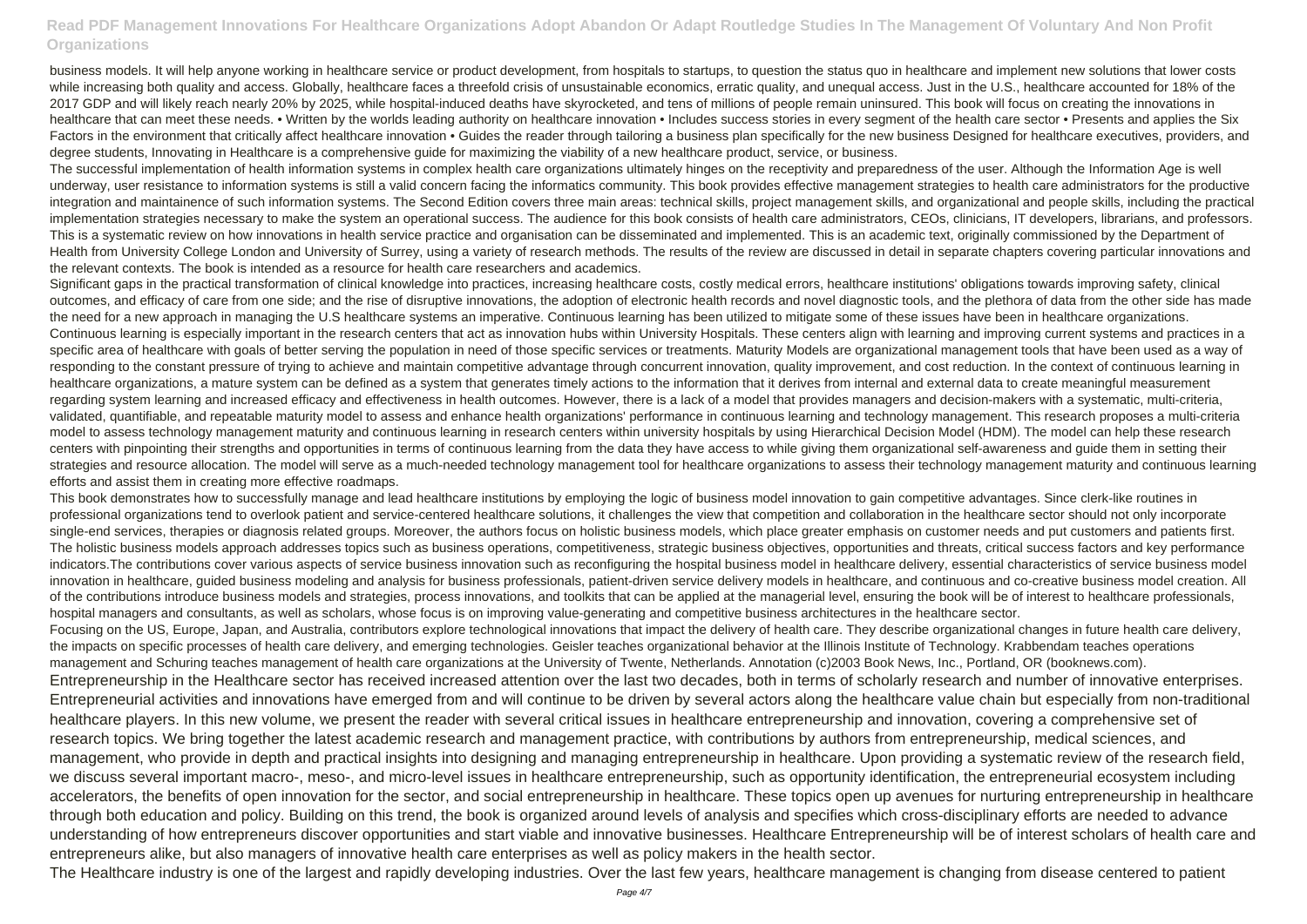centered. While on one side the analysis of healthcare data plays an important role in healthcare management, but on the other side the privacy of a patient's record must be of equal concern. This book uses a research-oriented approach and focuses on privacy-based healthcare tools and technologies. It offers details on privacy laws with real-life case studies and examples, and addresses privacy issues in newer technologies such as Cloud, Big Data, and IoT. It discusses the e-health system and preserving its privacy, and the use of wearable technologies for patient monitoring, data streaming and sharing, and use of data analysis to provide various health services. This book is written for research scholars, academicians working in healthcare and data privacy domains, as well as researchers involved with healthcare law, and those working at facilities in security and privacy domains. Students and industry professionals, as well as medical practitioners might also find this book of interest.

Across the world, the demands placed on health systems are growing rapidly. Developed countries face the challenge of providing services to an ageing population with changing health needs, while countries with developing health systems must find ways of ensuring their populations are provided with access to healthcare. Innovative thinking is essential to meet these twin challenges, but innovation is both a cause and cure of many struggles in healthcare — we need it, but it is hard to manage and the introduction of new technology can lead to higher costs. Using real-life examples and case studies from around the world, this book introduces the latest thinking on understanding and managing healthcare innovation more effectively. It does this from the perspective of governments responsible for shaping health policy, healthcare organisations providing services and juggling competing demands, and from the perspective of the industries that supply the new drugs, devices and other technologies. Managing Innovation in Healthcare is the perfect accompaniment for MSc, PhD and MBA students on health policy, management and public health courses, as well as managers, consultants and policy makers involved in healthcare services in both the public and private sector.

This book addresses the issue of modern medical innovations management through an inductive approach by looking into cases before putting forward solutions in terms of strategies and tools. It provides a model for the designing and implementation of effective healthcare technology management (HTM) systems in hospitals and healthcare provider settings, as well as promotes a new method of analysis of hospital organization for decision-making regarding technology to show how systematic management using a strategy that balances bottom-up and top-down driven innovations, can deliver better medical technological advances.Managing Medical Technological Innovations is organized in three parts. Part 1 covers innovation strategies, laying the groundwork and concepts in design thinking. Part 2 follows by presenting the tools available for implementation. And finally, Part 3 uses the case studies of pharmaceutical firms in China and hospital medical record management in Holland to illustrate how these ideas and methodologies have been applied.This book is suitable for healthcare administrators, management, and IT personnel involved in the planning, expansion and maintaining of healthcare technology management and organisation seeking a reference with most recent approaches and cases from an international context; researchers seeking new approaches to apply to emerging medical technologies in different regions; and graduate students who are either doing their research or taking introductory as well as advanced courses in engineering and technology management in different parts of the world.

Managing Innovation is an established, best-selling text for MBA, MSc and advanced undergraduate courses on innovation management, management of technology, new product development and entrepreneurship. It is also widely used by managers in both the service and manufacturing sectors. Now in its fifth edition, the text has been fully revised and is accompanied by the Innovation Portal at www.innovation-portal.info, which contains an extensive collection of additional digital resources for both lecturers and students. Features: The Research Notes and Views from the Front Line feature boxes strengthen the evidence-based and practical approach making this a must-read for anyone studying or working within innovation. The Innovation Portal at www.innovation-portal.info is an essential resource for both student and lecturer and includes the Innovation Toolkit – a fully searchable array of practical innovation tools along with a compendium of cases, activities, audio and video clips.

Unlock the secret to groundbreaking innovation with this game-changing guide Innovation means putting ideas to work. It is a discipline that can be learned, practiced, and leveraged to propel meaningful transformation and sustainable success, and it is proving to be the margin of difference in the largest concentrated sector of our economy: healthcare. This is where the stakes may be highest because the transcendent ideas that come from the patient bedside or laboratory bench don't just translate to a bottom line, they improve and extend human life. Since its inception in 1921, Cleveland Clinic has been at the forefront of life-saving innovations in healthcare, pioneering a new model of care, advancing surgical techniques, and developing cutting-edge medical technologies. It has revolutionized the industry with a proven and tested working model for missiondriven, results-oriented success—one that is applicable to industries beyond healthcare. In Innovation the Cleveland Clinic Way, Thomas J. Graham, MD, describes the Clinic's unique approach. Learn: • How to align the innovation strategy with your organization's mission • How to identify your organization's innovation assets and put them to work • How to foster collaboration within and across teams to spark creative ideation • The process of taking "napkin ideas" through successful commercialization • The most common innovation pitfalls and how to avoid and address them • Cleveland Clinic's 10 commandments of innovation and the six degrees of innovation Packed with enterprising solutions and inspiring examples, this practical guide will equip any individual or institution seeking to affect purposeful transformation. Use these best practices to put ideas to work and turn yours into a high-innovation organization. Thomas J. Graham, MD, is the Chief Innovation Officer of Cleveland Clinic and Vice Chairman of Orthopedic Surgery. A prolific inventor with nearly 50 worldwide patents and a serial entrepreneur, he is a renowned orthopaedic surgeon whose practice is the premier destination for the care of the professional athlete's hand and wrist. He is regularly recognized as one of "America's Best Doctors."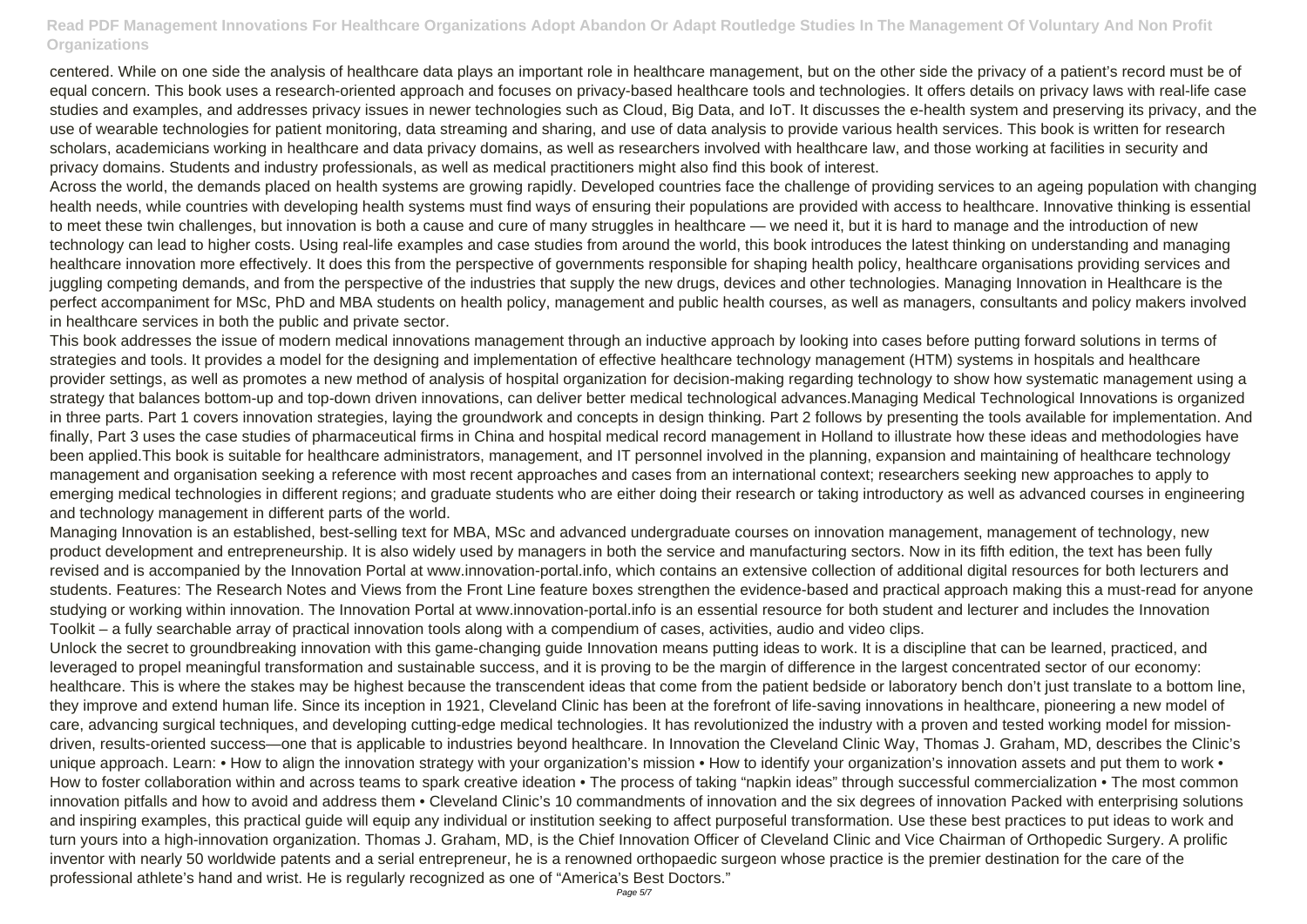#### Management Innovations for Healthcare OrganizationsAdopt, Abandon or Adapt?Routledge

Innovation in Health Informatics: A Smart Healthcare Primer explains how the most recent advances in information and communication technologies have paved the way for new breakthroughs in healthcare. The book showcases current and prospective applications in a context defined by an imperative to deliver efficient, patient-centered and sustainable healthcare systems. Topics discussed include big data, medical data analytics, artificial intelligence, machine learning, virtual and augmented reality, 5g and sensors, Internet of Things, nanotechnologies and biotechnologies. Additionally, there is a discussion on social issues and policy- making for the implementation of smart healthcare. This book is a valuable resource for undergraduate and graduate students, practitioners, researchers, clinicians and data scientists who are interested in how to explore the intersections between bioinformatics and health informatics. Provides a holistic discussion on the new landscape of medical technologies, including big data, analytics, artificial intelligence, machine learning, virtual and augmented reality, 5g and sensors, Internet of Things, nanotechnologies and biotechnologies Presents a case study driven approach, with references to real-world applications and systems Discusses topics with a research-oriented approach that aims to promote research skills and competencies of readers This ground-breaking book specifically focuses on the leadership of innovation and entrepreneurship in healthcare by providing a detailed step-by-step framework for effective leadership in the challenging and dynamic healthcare environment. Taking a fresh approach, it utilizes resources within healthcare organizations and the creative abilities of their people to provide a long-term solution to address key global issues, including the aging population, rising costs and long waiting lists, together with the challenges of staff recruitment and retention. Claudine Kearney offers in-depth insights into what is required to achieve success in the development of innovation. Chapters also demonstrate how to lead innovation, entrepreneurship and design thinking in healthcare as well as how to achieve results with a future oriented mindset. Visionary in its approach, the book examines both internal and external healthcare, addressing the key elements such as organizational strategy, culture and structure to overcome challenges. It also provides a thought-provoking analysis on the significant global challenges experienced within healthcare following the Covid-19 pandemic. Highlighting key learning points, this book will be an excellent resource for postgraduate students and scholars with a specific focus on medical and scientific innovations as well as those responsible for management within healthcare. Innovations in management are becoming more numerous and diverse, and are appearing in organizations providing many different kinds of products and services. The purpose of this book is to examine whether some widely-promoted examples of these management innovations – ranging from techniques such as Kaizen to styles of leadership and the management of learning – can usefully be applied to organizations which provide healthcare, and applied in different kinds of health systems. Management Innovations for Healthcare Organizations is distinctive in selecting a wide and diverse range and selection of managerial innovations to examine. No less distinctively, it makes an adaptive, critical scrutiny of these innovations. Neither evangelist nor nihilist, the book instead considers how these innovations might be adapted for the specific task of providing healthcare. Where evidence on these points is available, the book outlines that too. Consequently the book takes an international approach, with contributions from Europe, the Middle East, Australia and North America. Each contributor is an expert in the management innovation which they present. This combination of features makes the book unique. America's health care system has become too complex and costly to continue business as usual. Best Care at Lower Cost explains that inefficiencies, an overwhelming amount of data, and other economic and quality barriers hinder progress in improving health and threaten the nation's economic stability and global competitiveness. According to this report, the knowledge and tools exist to put the health system on the right course to achieve continuous improvement and better quality care at a lower cost. The costs of the system's current inefficiency underscore the urgent need for a systemwide transformation. About 30 percent of health spending in 2009--roughly \$750 billion--was wasted on unnecessary services, excessive administrative costs, fraud, and other problems. Moreover, inefficiencies cause needless suffering. By one estimate, roughly 75,000 deaths might have been averted in 2005 if every state had delivered care at the quality level of the best performing state. This report states that the way health care providers currently train, practice, and learn new information cannot keep pace with the flood of research discoveries and technological advances. About 75 million Americans have more than one chronic condition, requiring coordination among multiple specialists and therapies, which can increase the potential for miscommunication, misdiagnosis, potentially conflicting interventions, and dangerous drug interactions. Best Care at Lower Cost emphasizes that a better use of data is a critical element of a continuously improving health system, such as mobile technologies and electronic health records that offer significant potential to capture and share health data better. In order for this to occur, the National Coordinator for Health Information Technology, IT developers, and standard-setting organizations should ensure that these systems are robust and interoperable. Clinicians and care organizations should fully adopt these technologies, and patients should be encouraged to use tools, such as personal health information portals, to actively engage in their care. This book is a call to action that will guide health care providers; administrators; caregivers; policy makers; health professionals; federal, state, and local government agencies; private and public health organizations; and educational institutions.

The Future of Nursing explores how nurses' roles, responsibilities, and education should change significantly to meet the increased demand for care that will be created by health care reform and to advance improvements in America's increasingly complex health system. At more than 3 million in number, nurses make up the single largest segment of the health care work force. They also spend the greatest amount of time in delivering patient care as a profession. Nurses therefore have valuable insights and unique abilities to contribute as partners with other health care professionals in improving the quality and safety of care as envisioned in the Affordable Care Act (ACA) enacted this year. Nurses should be fully engaged with other health professionals and assume leadership roles in redesigning care in the United States. To ensure its members are well-prepared, the profession should institute residency training for nurses, increase the percentage of nurses who attain a bachelor's degree to 80 percent by 2020, and double the number who pursue doctorates. Furthermore, regulatory and institutional obstacles -- including limits on nurses' scope of practice -- should be removed so that the health system can reap the full benefit of nurses' training, skills, and knowledge in patient care. In this book, the Institute of Medicine makes recommendations for an action-oriented blueprint for the future of nursing. Foundations of Health Care Management Leaders and managers throughout the health care system arefacing ever more challenging changes in the way care is delivered,paid for, and evaluated. Foundations of Health Care Management:Principles and Methods offers an innovative, concise,reader-friendly introduction to health care management andadministration. It addresses the need for new skills in managers ofhealth care facilities and for those planning to enter health caremanagement positions. The book covers such critical topics asleadership training, change management, conflict managementtechniques, culture building, quality improvement, andcommunications skills, as well as collaboration in the improvementof population health. Foundations of Health Care Management also concentrateson innovations and describes steps in the transition to moredecentralized and creative approaches to the management of healthcare facilities. The book covers physician management from thephysician's viewpoint, a valuable perspective for health caremanagers. The book serves important dual purposes for faculty and studentsby providing both insights into the health care field as well asfoundational content on essential management and leadershipcompetencies. A full set of support materials is available forinstructors at the book's companion Web site.